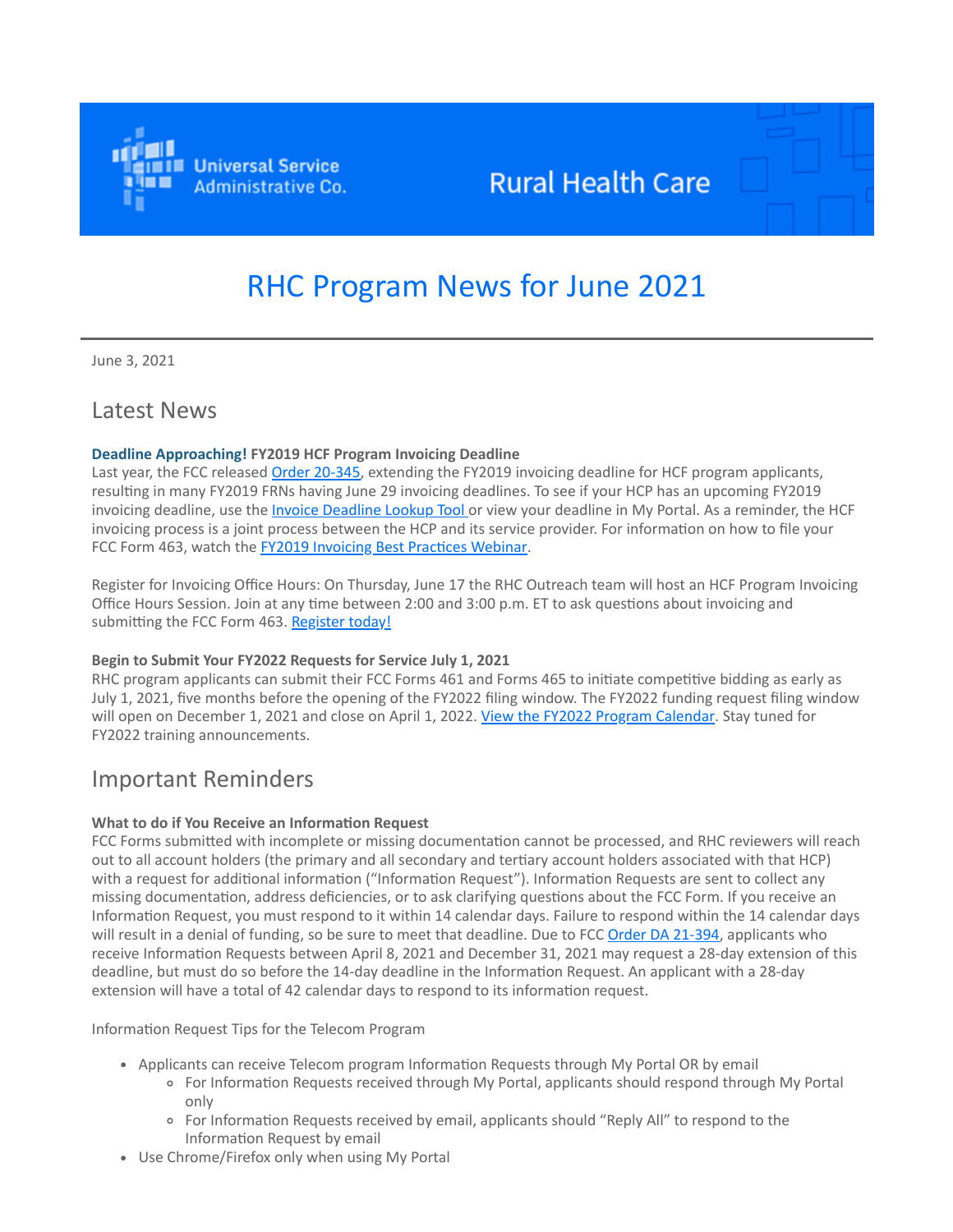When uploading a document as a response, the document should be limited to 10MB and its file name should not contain any special characters, only letters and numbers

Information Request Tips for the HCF Program

Applicants that receive HCF program Information Requests through email should "Reply All" to respond to an Information Request by email

### **Certifications Requirements for National Supply Chain**

As a reminder, when service providers log in to My Portal they will see two new Supply Chain certifications included in the FCC Form 463 and Telecom invoice.

The first certification affirms compliance with the **Section 54.9** prohibition on USF support to purchase, obtain, maintain, improve, modify, operate, manage, or otherwise support equipment or services produced or provided by the covered companies deemed to pose a national security threat to the integrity of the communications network or communications supply chain. Huawei Technologies Company and ZTE Corporation, and their parents, affiliates, and subsidiaries, are the two companies that have been officially designated as such threats by the FCC. The second certification affirms compliance with [Section 54.10](https://click.outreach.usac.org/?qs=010154031c3d30bf0f6108c3d2765d4fcc542ec3f41c024505f50b7f03fdc66443e4b988179518833999694527a9506cb6da7b55116eeb96), which prohibits the use of any Federal subsidies on any communications equipment and services on the **Covered List**.

Based on this Covered List, recipients of universal service support may not use federal subsidies, including universal service funds, for telecommunications equipment or video surveillance equipment produced by Huawei, ZTE, Hytera, Hangzhou Hikvision, and Dahua.

- FY2020 Applicants: If you requested services or equipment provided or that contain components of products produced by Huawei Technologies or ZTE, or any of their parents, affiliates and subsidiaries in FY2020, you cannot invoice for these funds. Instead, you should immediately request a [service substitution](https://click.outreach.usac.org/?qs=010154031c3d30bf4595c7e11fd44577db74e4cf76c13bf5b9931757d7a67bb5cc0c2b262b67364bba717045f13dffea792e4f2b19af4a5f) prior to invoicing in order to ensure complete program compliance.
- FY2021 Applicants: If you identify the use of covered equipment/services on your submitted funding request form please email **[RHC-Assist.org](mailto:RHC-Assist.org?subject=)** with your FRN number. We will work with you to take corrective action to ensure compliance.
- FY2022 Applicants: As you proceed with competitive bidding beginning in July, please ensure you are not requesting funding for services or equipment from Huawei Technologies or ZTE, Hytera, Hangzhou Hikvision, or Dahua or any of their parents, affiliates and subsidiaries.

Upcoming Audits: In addition, beginning this summer, USAC will conduct audits of compliance with the supply chain rules. To help you prepare, USAC will host a series of webinars so that you can learn more about what to expect if you are selected for an audit.

Service providers who participate in multiple USF programs must also complete these annual certifications for each other program (i.e., E-rate, High Cost, and Lifeline) in which they participate. For additional information and FCC form due dates, visit USAC's **Supply Chain** webpage.

### **Effective Now: FCC DA 20-1420 Certain Rule Changes Implemented for FY2020**

FCC [Order DA 20-1420](https://click.outreach.usac.org/?qs=010154031c3d30bfdb1cd5a9dc1f14df4755a2c7c79a32c54350f5a6a74cbc12fbc8ea63740eda2f4bf9c03700e13e4f8e7aa2616320a4bf) implemented certain rule changes mid-funding year (FY) 2020 that were previously slated for FY2021. The FCC recognizes that making these rules effective mid-FY2020 will provide helpful flexibility to health care providers during the current funding year. Please note, this Order became effective on March 15, 2021, read more in the [Federal Register](https://click.outreach.usac.org/?qs=010154031c3d30bf81e4754a0f1d0a9230d43acd8c2db074792d694432c453d6b43547788461d48daf5bd25fb6d5530d30044a7dee16835c). The Order accelerates the effective dates of the following rule changes:

- Extending site and service substitutions to Telecom program applicants
- Amending the SPIN change process to allow for corrective and operational changes across both the HCF and Telecom programs
- Establishing a service delivery deadline of June 30 while permitting a one-year extension of the service delivery deadline for non-recurring services
- Permitting a one-time 120-day invoice filing extension

[To request any of the above actions on your approved FY2020 funding commitment, please email RHC-](mailto:RHC-Assist@usac.org?subject=)Assist@usac.org with your Funding Request Number (FRN) and the desired request in the subject line of your email.

### **FCC Form 460 Best Practice**

During the submission of an FCC Form 460 (HCF Eligibility and Registration Form), we recommend that applicants